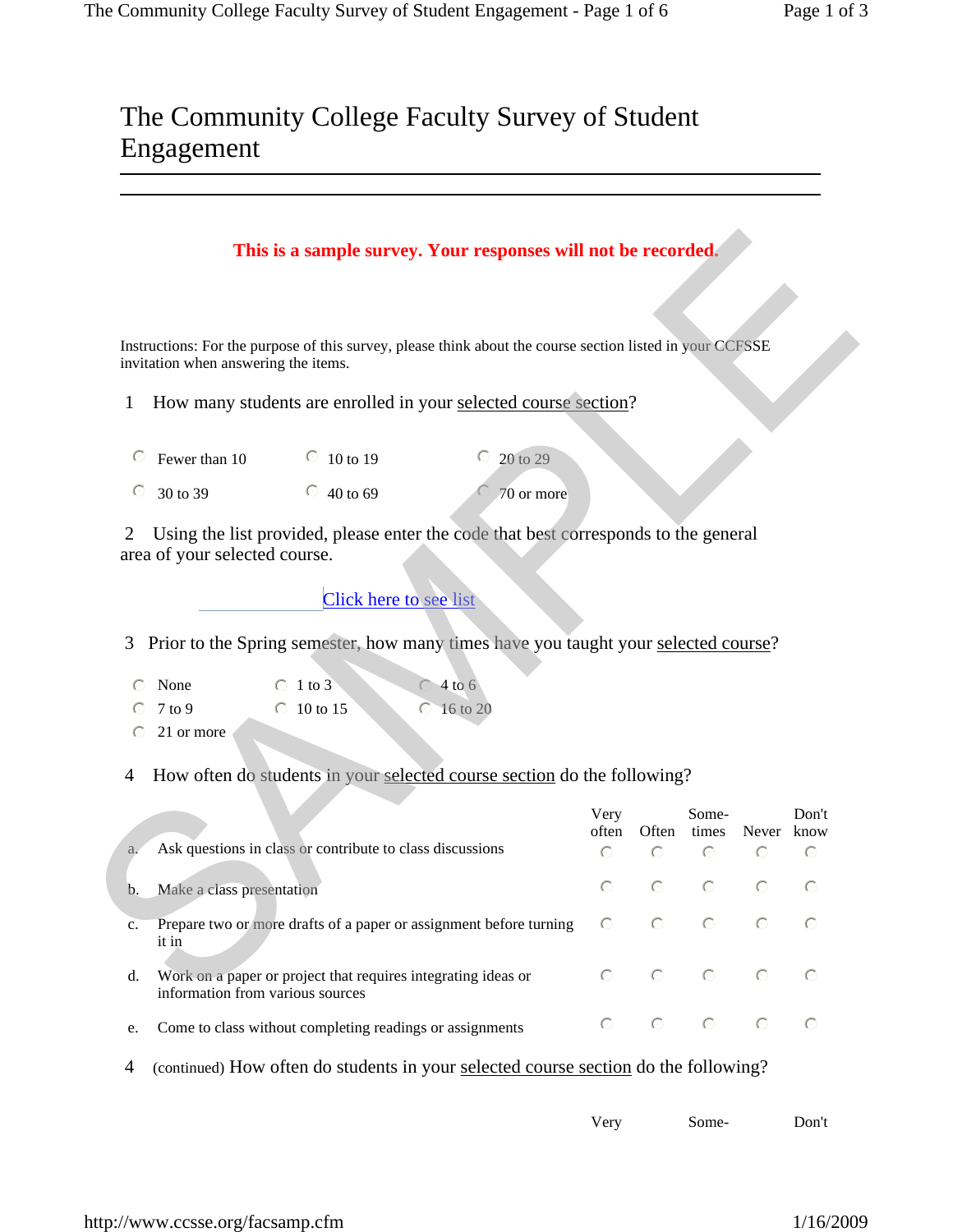|    |                                                                           | often   | Often   |                 | times Never know                                                                             |  |
|----|---------------------------------------------------------------------------|---------|---------|-----------------|----------------------------------------------------------------------------------------------|--|
|    | Work with other students on projects during class                         | $\odot$ |         | $\circ$ $\circ$ |                                                                                              |  |
| g. | Work with classmates outside of class to prepare class assignments        | $\odot$ | $\odot$ |                 | $\begin{array}{cccc}\n\bullet & \bullet & \bullet & \bullet & \bullet\n\end{array}$          |  |
| h. | Tutor or teach other students (paid or voluntary)                         |         |         |                 | $\begin{array}{ccccccccccccccccc} \circ & \circ & \circ & \circ & \circ & \circ \end{array}$ |  |
|    | Participate in a community-based project as a part of a regular<br>course |         |         |                 | $\begin{array}{ccc} \circ & \circ & \circ & \circ & \circ \end{array}$                       |  |
|    | Use the Internet or instant messaging to work on an assignment            |         |         |                 | $C$ $C$ $C$ $C$ $C$                                                                          |  |

|    |                                                                               | Very<br>often | Often      | Some-<br>times | Never                                                                                  | Don't<br>know |
|----|-------------------------------------------------------------------------------|---------------|------------|----------------|----------------------------------------------------------------------------------------|---------------|
| k. | Use e-mail to communicate with you                                            |               |            |                |                                                                                        |               |
| 1. | Discuss grades or assignments with you                                        |               | $\bigcap$  |                |                                                                                        |               |
|    | m. Talk about career plans with you                                           | $\bigcirc$    |            |                |                                                                                        |               |
| n. | Discuss ideas from their readings or classes with you outside of<br>class     |               |            | $\bigcirc$     |                                                                                        |               |
| 0. | Receive prompt feedback (written or oral) from you about their<br>performance | $\odot$       | $\bigcirc$ |                | $\begin{array}{ccccccccc}\n\bullet & & & \bullet & & \bullet & & \bullet\n\end{array}$ |               |

| i.                   | Participate in a community-based project as a part of a regular<br>course                                                                       | $\bigcap$     |           |                |            |               |
|----------------------|-------------------------------------------------------------------------------------------------------------------------------------------------|---------------|-----------|----------------|------------|---------------|
| j.                   | Use the Internet or instant messaging to work on an assignment                                                                                  | $\bigcap$     | $\bigcap$ |                | €          | $\subset$     |
| $\overline{4}$       | (continued) How often do students in your selected course section do the following?                                                             |               |           |                |            |               |
|                      |                                                                                                                                                 | Very<br>often | Often     | Some-<br>times | Never      | Don't<br>know |
| k.                   | Use e-mail to communicate with you                                                                                                              |               | $\bigcap$ | $\subset$      |            | $\bigcap$     |
| 1.                   | Discuss grades or assignments with you                                                                                                          | C             | $\bigcap$ | $\subset$      |            | $\bigcap$     |
| m.                   | Talk about career plans with you                                                                                                                | $\odot$       |           |                | $\subset$  | $\bigcap$     |
| n.                   | Discuss ideas from their readings or classes with you outside of<br>class                                                                       | $\bigcap$     | $\bigcap$ | $\bigcap$      | ∩          | $\bigcap$     |
|                      |                                                                                                                                                 |               |           |                |            | $\bigcap$     |
|                      | Receive prompt feedback (written or oral) from you about their<br>performance                                                                   | $\bigcap$     | $\bigcap$ | $\bigcap$      | $\odot$    |               |
| Ο.<br>$\overline{4}$ | (continued) How often do students in your selected course section do the following?                                                             |               |           |                |            |               |
|                      |                                                                                                                                                 | Very<br>often | Often     | Some-<br>times | Never know | Don't         |
|                      | Work harder than they thought they could to meet your standards or<br>expectations                                                              | $\odot$       | $\bigcap$ | $\bigcap$      | $\bigcap$  | $\subset$     |
|                      | Work with you on activities other than coursework                                                                                               | $\bigcap$     | $\bigcap$ | $\bigcap$      | $\bigcirc$ | $\bigcap$     |
| p.<br>q.<br>r.       | Discuss ideas from their readings or classes with others outside of<br>class (students, family members, co-workers, etc.)                       | $\bigcap$     | $\bigcap$ | $\bigcap$      | $\bigcirc$ | $\bigcap$     |
| S.                   | Have serious conversations with students of a different race or<br>ethnicity other than their own                                               | $\bigcap$     | $\bigcap$ | $\bigcap$      | $\bigcirc$ | $\bigcap$     |
| t.                   | Have serious conversations with students who differ from them in<br>terms of their religious beliefs, political opinions, or personal<br>values | $\bigcap$     | $\bigcap$ | $\bigcap$      | $\bigcap$  | $\odot$       |

5 During the current school year, how much does the coursework in your selected course section emphasize the following mental activities?

Very Quite Very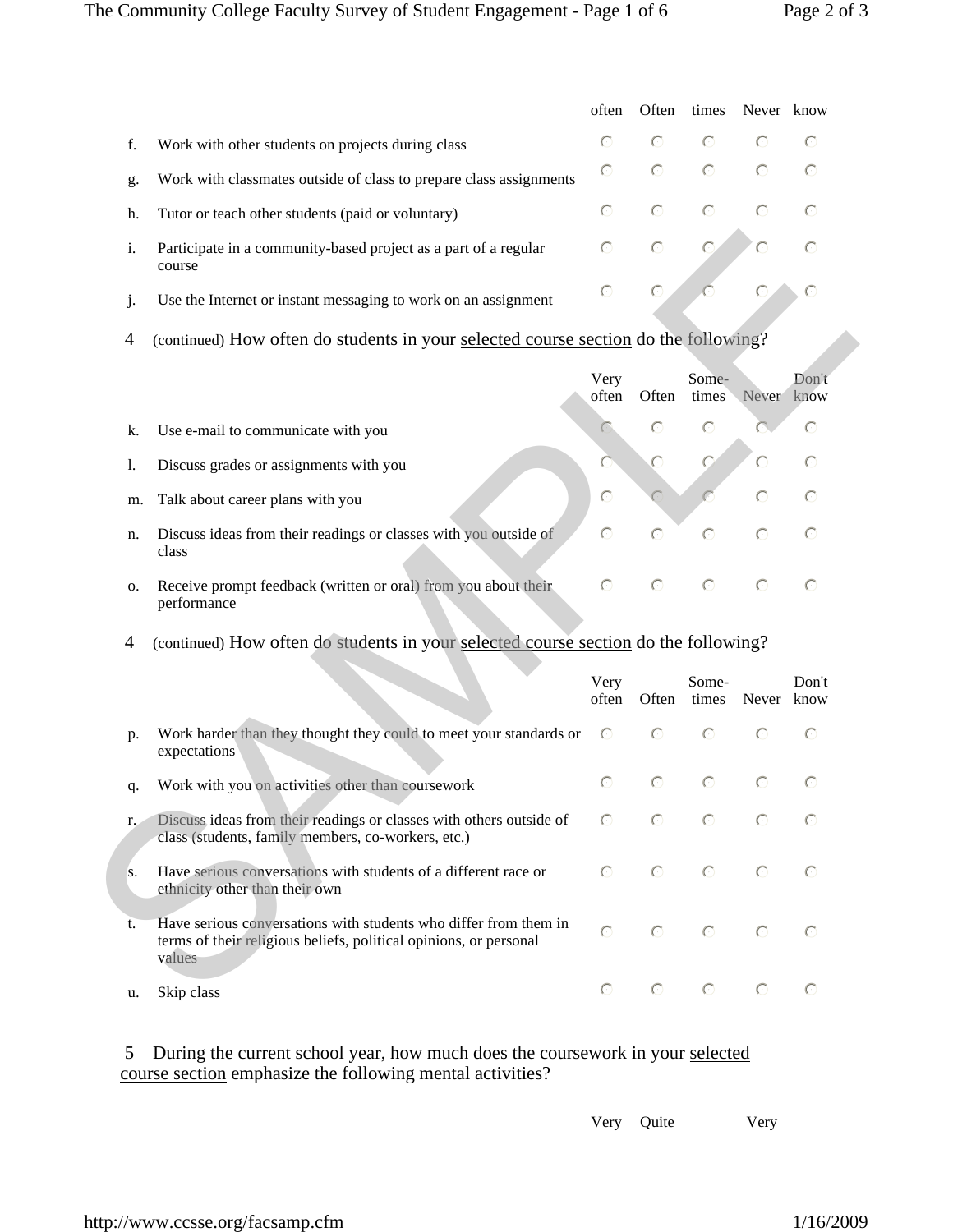|               |                                                                                                     | much      | a bit   | Some    | little  |  |
|---------------|-----------------------------------------------------------------------------------------------------|-----------|---------|---------|---------|--|
| ${\bf a}.$    | Memorizing facts, ideas, or methods so the students can repeat<br>them in pretty much the same form | $\circ$   | $\odot$ | $\circ$ | $\circ$ |  |
| b.            | Analyzing the basic elements of an idea, experience, or theory                                      | $\odot$   | $\odot$ | $\circ$ | $\circ$ |  |
| $\mathbf{c}.$ | Synthesizing and organizing ideas, information, or experiences in<br>new ways                       | $\circ$   | $\odot$ | $\circ$ | $\circ$ |  |
| d.            | Making judgments about the value or soundness of information,<br>arguments, or methods              | $\odot$   | $\circ$ |         | €       |  |
| e.            | Applying theories or concepts to practical problems or in new<br>situations                         | $\circ$   |         |         |         |  |
| f.            | Having students use information they have read or heard to perform<br>a new skill                   | $\bigcap$ | O       |         |         |  |
|               | Continue to page 2 of 6                                                                             |           |         |         |         |  |
|               |                                                                                                     |           |         |         |         |  |
|               |                                                                                                     |           |         |         |         |  |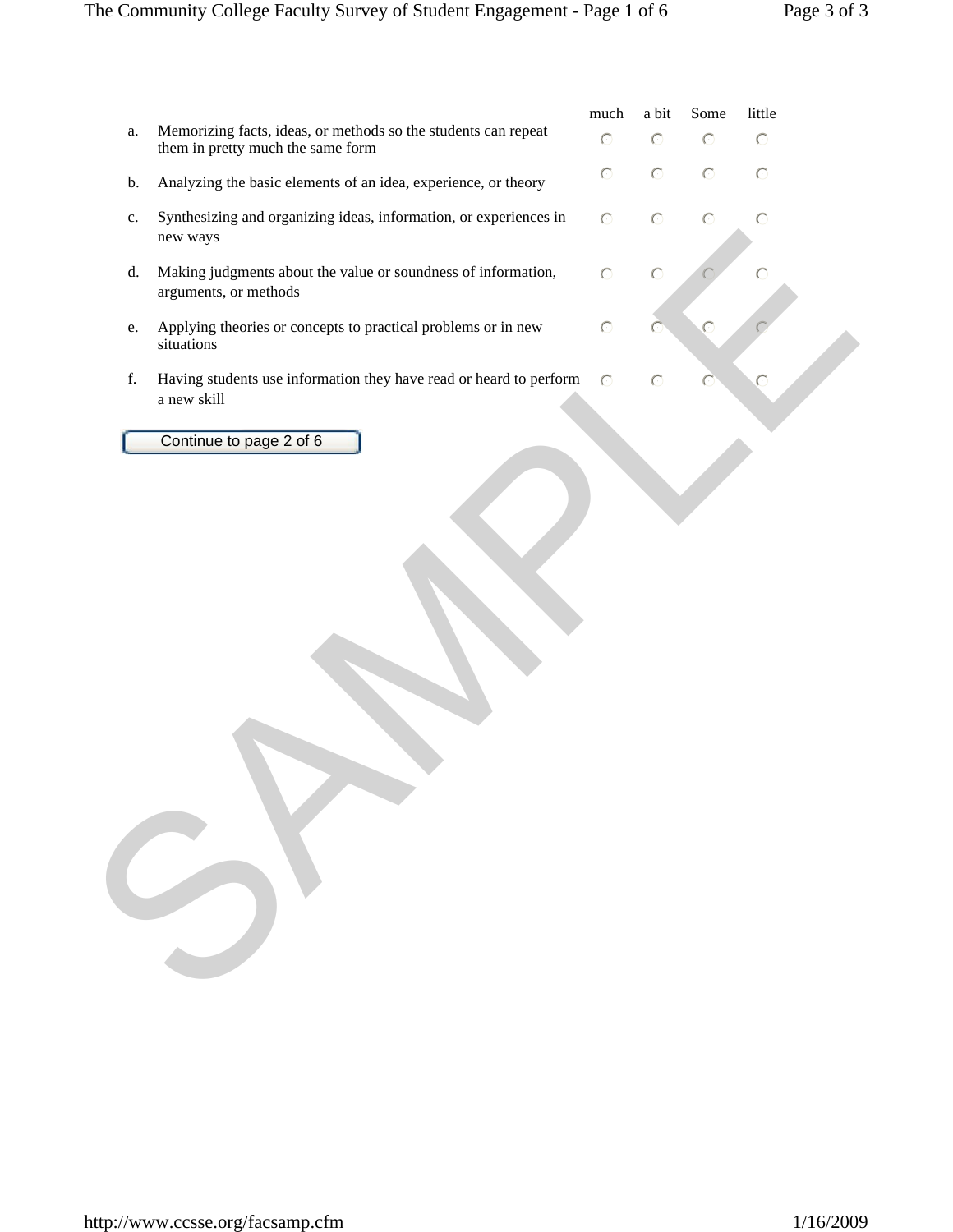|    |                                                                                          | None |         | $2 - 3$ | 4-6 | More<br>than $6$ |
|----|------------------------------------------------------------------------------------------|------|---------|---------|-----|------------------|
| a. | Number of assigned textbooks, manuals, books,<br>or book-length packs of course readings | ∩    | $\odot$ |         |     |                  |
|    | b. Number of written papers or reports of any<br>length                                  |      |         |         |     |                  |

| In your selected course section, about how much reading and writing do your students<br>6<br>do?                                                                             |           |              |                         |                      |                         |
|------------------------------------------------------------------------------------------------------------------------------------------------------------------------------|-----------|--------------|-------------------------|----------------------|-------------------------|
|                                                                                                                                                                              | None      | $\mathbf{1}$ | $2 - 3$                 | $4-6$                | More<br>than 6          |
| a. Number of assigned textbooks, manuals, books,<br>or book-length packs of course readings                                                                                  | $\subset$ |              | ∩                       | $\odot$              |                         |
| b. Number of written papers or reports of any<br>length                                                                                                                      |           |              |                         |                      | $\odot$                 |
| Select the circle that best represents the extent to which your examinations of student<br>7<br>performance (eg. exams, portfolio) challenge students to do their best work. |           |              |                         |                      |                         |
|                                                                                                                                                                              |           |              |                         |                      |                         |
| How important is it to you that students at this college participate in the following when<br>8                                                                              |           |              |                         |                      |                         |
|                                                                                                                                                                              |           |              | Very                    | Somewhat             | <b>Not</b>              |
| a. Internship, field experience, co-op experience, or clinical<br>assignment                                                                                                 |           |              | important<br>$\bigcirc$ | important<br>$\odot$ | $\bigcap$               |
| b. English as a second language course                                                                                                                                       |           |              | ∩                       | ⊙                    | O                       |
| c. Developmental/remedial reading course                                                                                                                                     |           |              | $\bigcap$               | ⊙                    | ∩                       |
| d. Developmental/remedial writing course                                                                                                                                     |           |              | $\bigcirc$              | $\odot$              | $\odot$                 |
| e. Developmental/remedial math course                                                                                                                                        |           |              | ⊙                       | $\odot$              | $\odot$                 |
| Extremely challenging7 $\odot$ 6 $\odot$ 5 $\odot$ 4 $\odot$ 3 $\odot$ 2 $\odot$ 1 $\odot$ Extremely easy<br>appropriate?<br>f. Study skills course                          |           |              | ⊙                       | $\odot$              | important<br>$\bigcirc$ |
| g. Honors course                                                                                                                                                             |           |              | ∩                       | $\odot$              | $\odot$                 |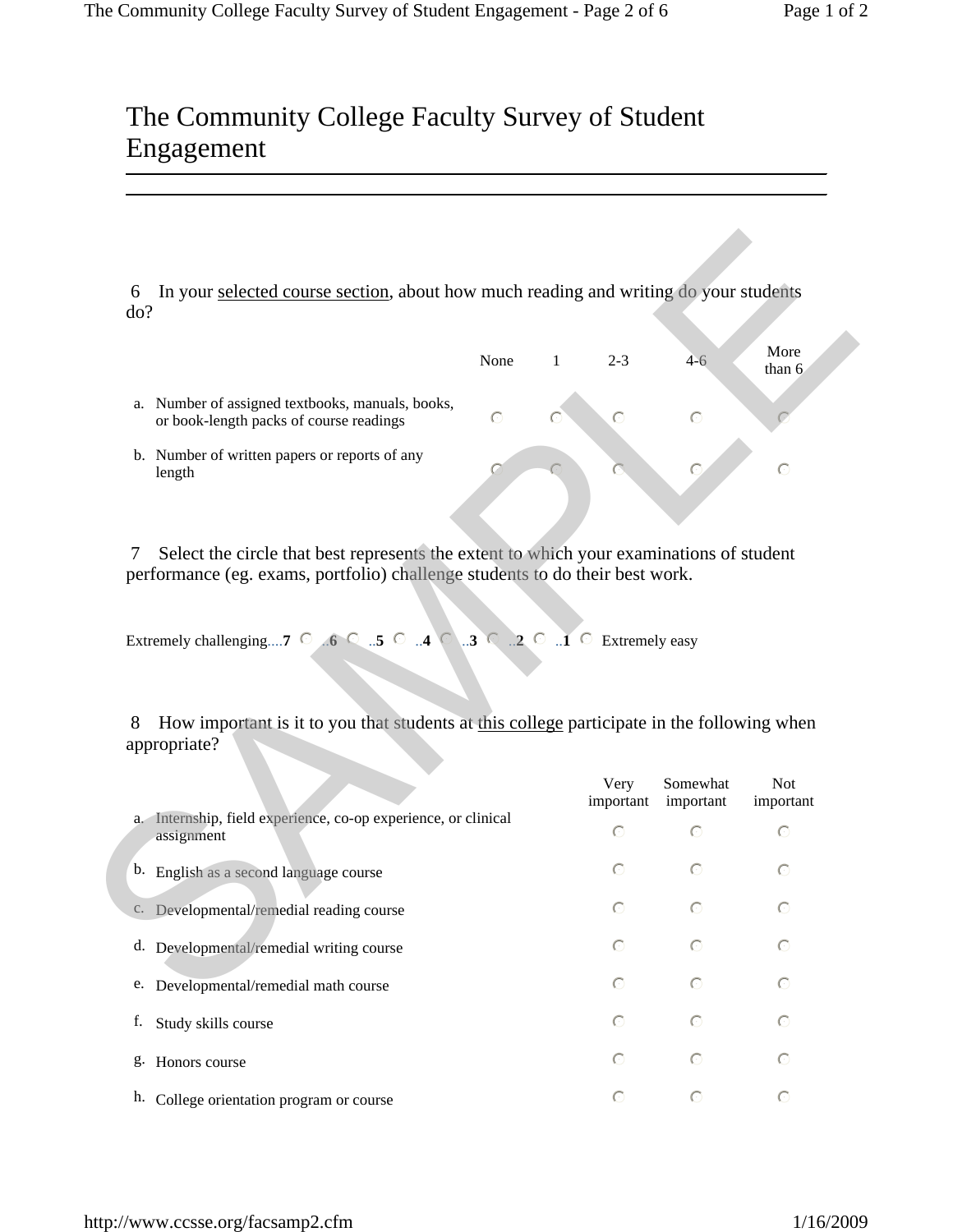#### The Community College Faculty Survey of Student Engagement - Page 2 of 6 Page 2 of 2

- i. Organized learning communities (linked courses/study groups led by faculty or counselors) nml  $\overline{C}$  nml
- 9 How much does this college emphasize each of the following?

|                                                                                                            | much      | Very Quite | a bit Some little | Very      |  |
|------------------------------------------------------------------------------------------------------------|-----------|------------|-------------------|-----------|--|
| a. Encouraging students to spend significant amounts of time studying                                      | $\odot$   |            |                   | $\bigcap$ |  |
| b. Providing students the support they need to help them succeed at this college                           | $\subset$ |            |                   | $\subset$ |  |
| c. Encouraging contact among students from different economic, social, and<br>racial or ethnic backgrounds |           |            |                   | $\odot$   |  |
| d. Helping students cope with their non-academic responsibilities (work, family,<br>etc.)                  | C         |            |                   |           |  |
| Providing students the support they need to thrive socially<br>e.                                          | $\odot$   | O          |                   | €         |  |
| Providing the financial support students need to afford their education<br>f.                              | $\circ$   |            |                   |           |  |
| Using computers in academic work<br>g.                                                                     |           |            |                   | $\subset$ |  |
| Continue to page 3 of 6                                                                                    |           |            |                   |           |  |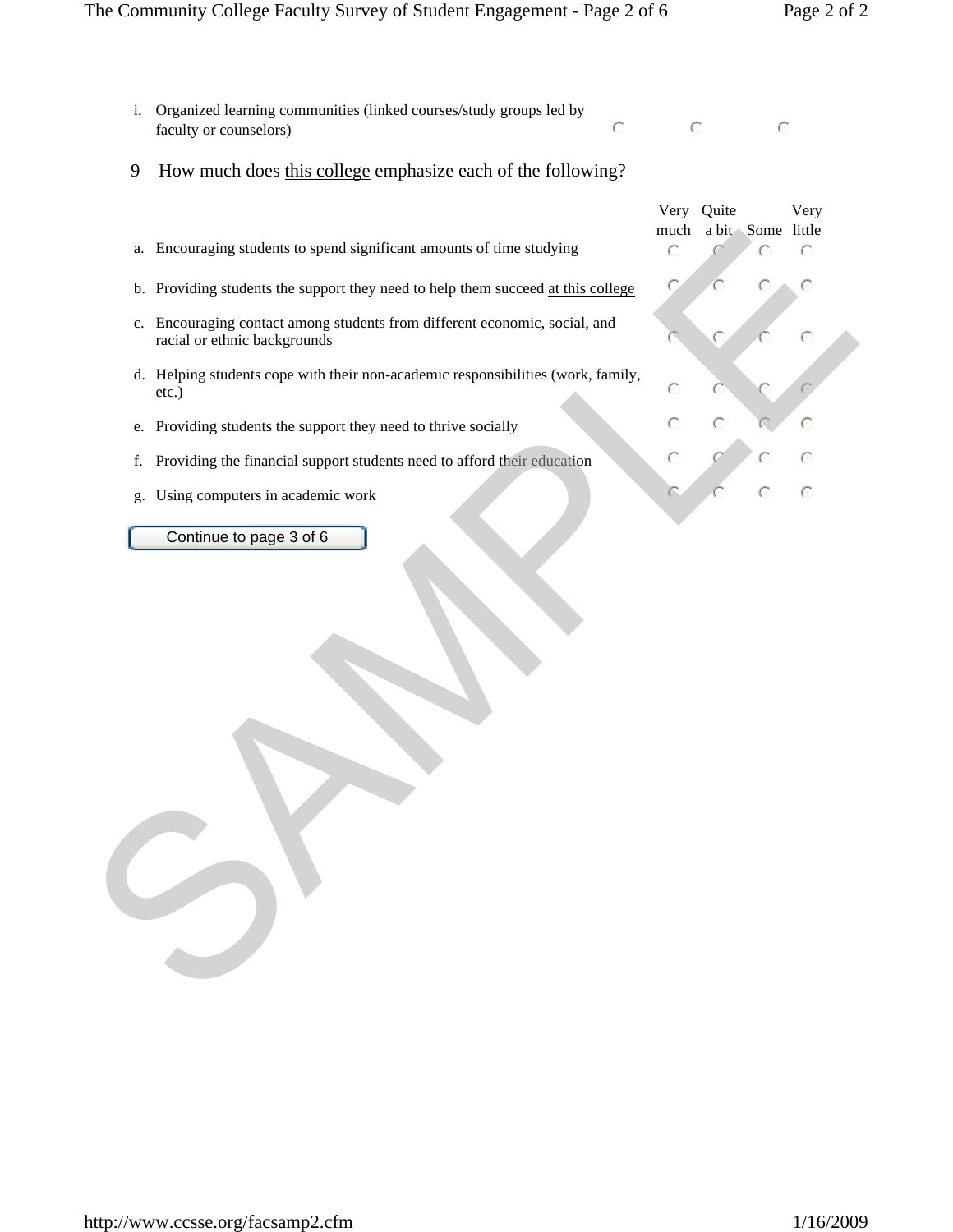|    |                                                                                                                                                          |      | # of hours per week |                                                                   |  |   |  |
|----|----------------------------------------------------------------------------------------------------------------------------------------------------------|------|---------------------|-------------------------------------------------------------------|--|---|--|
|    |                                                                                                                                                          | None |                     | $1-5$ 6-10 11-20 21-30 30 +                                       |  |   |  |
| a. | Preparing for class (studying, reading, writing, rehearsing, doing<br>homework, or other activities related to their programs)                           |      |                     |                                                                   |  |   |  |
| b. | Working for pay                                                                                                                                          |      |                     |                                                                   |  | ◯ |  |
|    | Participating in college-sponsored activities (organizations,<br>campus publications, student government, intercollegiate or<br>intramural sports, etc.) |      |                     |                                                                   |  |   |  |
| d. | Providing care for dependents living with them<br>(parents, children, spouse, etc.)                                                                      |      |                     | $\begin{array}{cccc}\n\circ & \circ & \circ & \circ\n\end{array}$ |  |   |  |
|    | Commuting to and from classes                                                                                                                            |      |                     | $\circ$ $\circ$                                                   |  |   |  |

| $10^{\circ}$   | About how many hours do you think full and part-time students on average at this<br>college spend in a typical 7-day week doing each of the following?   |                                          |           |            |           |                                    |                              |           |
|----------------|----------------------------------------------------------------------------------------------------------------------------------------------------------|------------------------------------------|-----------|------------|-----------|------------------------------------|------------------------------|-----------|
|                |                                                                                                                                                          |                                          |           |            |           |                                    |                              |           |
|                |                                                                                                                                                          |                                          |           |            |           |                                    | # of hours per week          |           |
|                |                                                                                                                                                          |                                          | None      | $1-5$      |           |                                    | $6-10$ $11-20$ $21-30$ $30+$ |           |
| a.             | Preparing for class (studying, reading, writing, rehearsing, doing<br>homework, or other activities related to their programs)                           |                                          | ∩         | $\bigcirc$ | ⊙         | ⊙                                  |                              |           |
| b.             | Working for pay                                                                                                                                          |                                          | $\subset$ |            | $\subset$ | $\bigcap$                          |                              | $\subset$ |
| C <sub>1</sub> | Participating in college-sponsored activities (organizations,<br>campus publications, student government, intercollegiate or<br>intramural sports, etc.) |                                          |           | $\circ$    |           |                                    |                              | $\bigcap$ |
|                | d. Providing care for dependents living with them<br>(parents, children, spouse, etc.)                                                                   |                                          | C         | $\subset$  | $\bigcap$ | $\subset$                          | $\subset$                    | $\bigcap$ |
| e.             | Commuting to and from classes                                                                                                                            |                                          |           |            |           |                                    |                              | $\bigcap$ |
| 11             | Select the circle that best represents the quality of student relationships with :                                                                       |                                          |           |            |           |                                    |                              |           |
|                |                                                                                                                                                          |                                          |           |            |           |                                    |                              |           |
|                | a.                                                                                                                                                       | b.                                       |           |            |           | $\mathbf{c}$ .<br>Administrative   |                              |           |
|                | <b>Other Students</b>                                                                                                                                    | Instructors                              |           |            |           |                                    | Personnel and Offices        |           |
|                | Friendly, supportive,                                                                                                                                    | Available, helpful,                      |           |            |           |                                    | Helpful, considerate,        |           |
|                | sense of belonging                                                                                                                                       | sympathetic                              |           |            |           | flexible                           |                              |           |
|                | $7^\circ$                                                                                                                                                | 7 O                                      |           |            |           | 7 O                                |                              |           |
|                | $6^\circ$                                                                                                                                                | $6^\circ$                                |           |            |           | $6^\circ$                          |                              |           |
|                | 5<br>$\odot$                                                                                                                                             | $5^\circ$                                |           |            |           | 5<br>$\odot$                       |                              |           |
|                | $4\circ$                                                                                                                                                 | 4 O                                      |           |            |           | 4 O                                |                              |           |
|                | 3C                                                                                                                                                       | 3<br>- C                                 |           |            |           | 3<br>$\odot$                       |                              |           |
|                | $2^\circ$                                                                                                                                                | 2 $\circ$                                |           |            |           | 2. $\odot$                         |                              |           |
|                | $1^\circ$                                                                                                                                                | $1 \circ$                                |           |            |           | $1\circ$                           |                              |           |
|                | Unfriendly, unsupportive,<br>sense of alienation                                                                                                         | Unavailable, unhelpful,<br>unsympathetic |           |            |           | Unhelpful,<br>inconsiderate, rigid |                              |           |

12 To what extent do students' experiences in your selected course section contribute to their knowledge, skills, and personal development in the following areas?

> Very Quite much a bit Some little None Very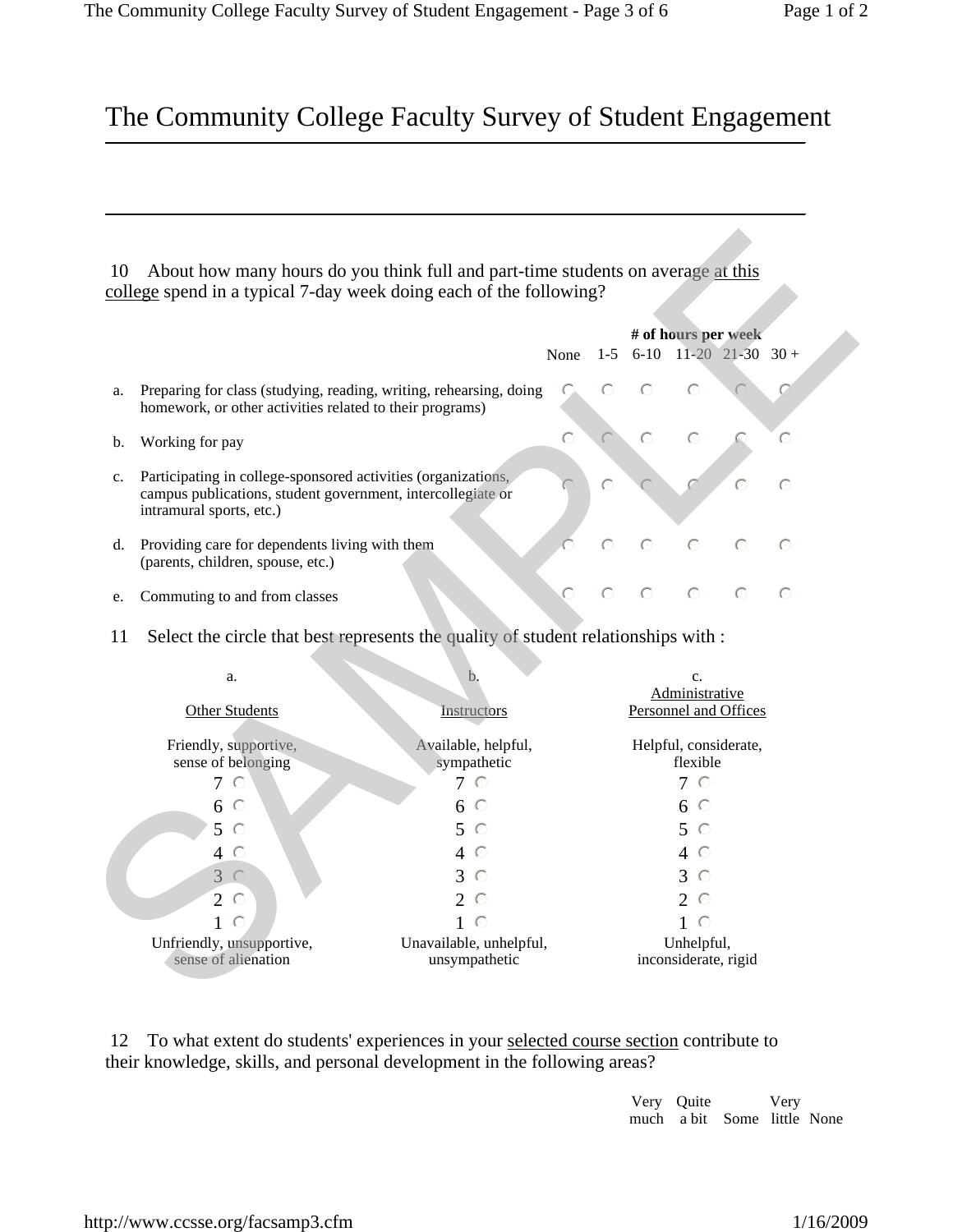| a.          | Acquiring a broad general education                   |  | $\begin{array}{ccccccccccccccccc} \circ & \circ & \circ & \circ & \circ & \circ & \circ \end{array}$ |  |
|-------------|-------------------------------------------------------|--|------------------------------------------------------------------------------------------------------|--|
|             | b. Acquiring job or work-related knowledge and skills |  | $\begin{array}{ccccccccccccccccc} \circ & \circ & \circ & \circ & \circ & \circ & \circ \end{array}$ |  |
| $c_{\cdot}$ | Writing clearly and effectively                       |  | $\begin{array}{ccccccccccccccccc} \circ & \circ & \circ & \circ & \circ & \circ & \circ \end{array}$ |  |
|             | d. Speaking clearly and effectively                   |  |                                                                                                      |  |
|             | e. Thinking critically and analytically               |  |                                                                                                      |  |

| contribute to their knowledge, skills, and personal development in the following areas?                                                                                                                                            |              |                |                        |           |                                   |
|------------------------------------------------------------------------------------------------------------------------------------------------------------------------------------------------------------------------------------|--------------|----------------|------------------------|-----------|-----------------------------------|
|                                                                                                                                                                                                                                    | Very<br>much | Quite<br>a bit | Some little None       | Very      |                                   |
| Solving numerical problems<br>f.                                                                                                                                                                                                   | $\bigcirc$   | $\bigcap$      |                        | €         | ⊙                                 |
| Using computing and information technology<br>g.                                                                                                                                                                                   |              | $\odot$        |                        | $\odot$   |                                   |
| Working effectively with others<br>h.                                                                                                                                                                                              |              |                | $\odot$                | $\bigcap$ | $\bigcirc$                        |
|                                                                                                                                                                                                                                    | $\circ$      | $\bigcap$      | $\odot$                | $\subset$ |                                   |
| Learning effectively on their own<br>i.                                                                                                                                                                                            |              |                |                        |           |                                   |
| Understanding themselves<br>$\mathbf{i}$ .<br>(continued) To what extent do students' experiences in your selected course section<br>12<br>contribute to their knowledge, skills, and personal development in the following areas? | $\bigcap$    | $\bigcap$      | $\odot$                | $\odot$   |                                   |
|                                                                                                                                                                                                                                    | Very<br>much | Quite          | a bit Some little None | Very      |                                   |
| Understanding people of other racial and ethnic backgrounds                                                                                                                                                                        | $\bigcirc$   |                |                        |           |                                   |
| Developing a personal code of values and ethics                                                                                                                                                                                    | $\bigcap$    | $\bigcap$      | $\bigcap$              | $\subset$ |                                   |
| Contributing to the welfare of their community                                                                                                                                                                                     | $\bigcap$    | $\odot$        | $\circ$                | $\odot$   |                                   |
| k.<br>1.<br>m.<br>Developing clearer career goals<br>n.                                                                                                                                                                            | $\bigcap$    | $\circ$        | $\circ$                | $\bigcap$ | $\bigcap$<br>$\subset$<br>$\odot$ |

|                                                                |  | Very Quite Very<br>much a bit Some little None                                                       |  |
|----------------------------------------------------------------|--|------------------------------------------------------------------------------------------------------|--|
| k. Understanding people of other racial and ethnic backgrounds |  | $\begin{array}{ccccccccccccccccc} \circ & \circ & \circ & \circ & \circ & \circ & \circ \end{array}$ |  |
| Developing a personal code of values and ethics                |  | $\begin{array}{ccccccccccccccccc} \circ & \circ & \circ & \circ & \circ & \circ & \circ \end{array}$ |  |
| m. Contributing to the welfare of their community              |  | $\begin{array}{ccccccccccccccccc} \circ & \circ & \circ & \circ & \circ & \circ & \circ \end{array}$ |  |
| n. Developing clearer career goals                             |  | $\begin{array}{ccccccccccccccccc} \circ & \circ & \circ & \circ & \circ & \circ & \circ \end{array}$ |  |
| o. Gaining information about career opportunities              |  | $\begin{array}{ccccccccccccccccc} \circ & \circ & \circ & \circ & \circ & \circ & \circ \end{array}$ |  |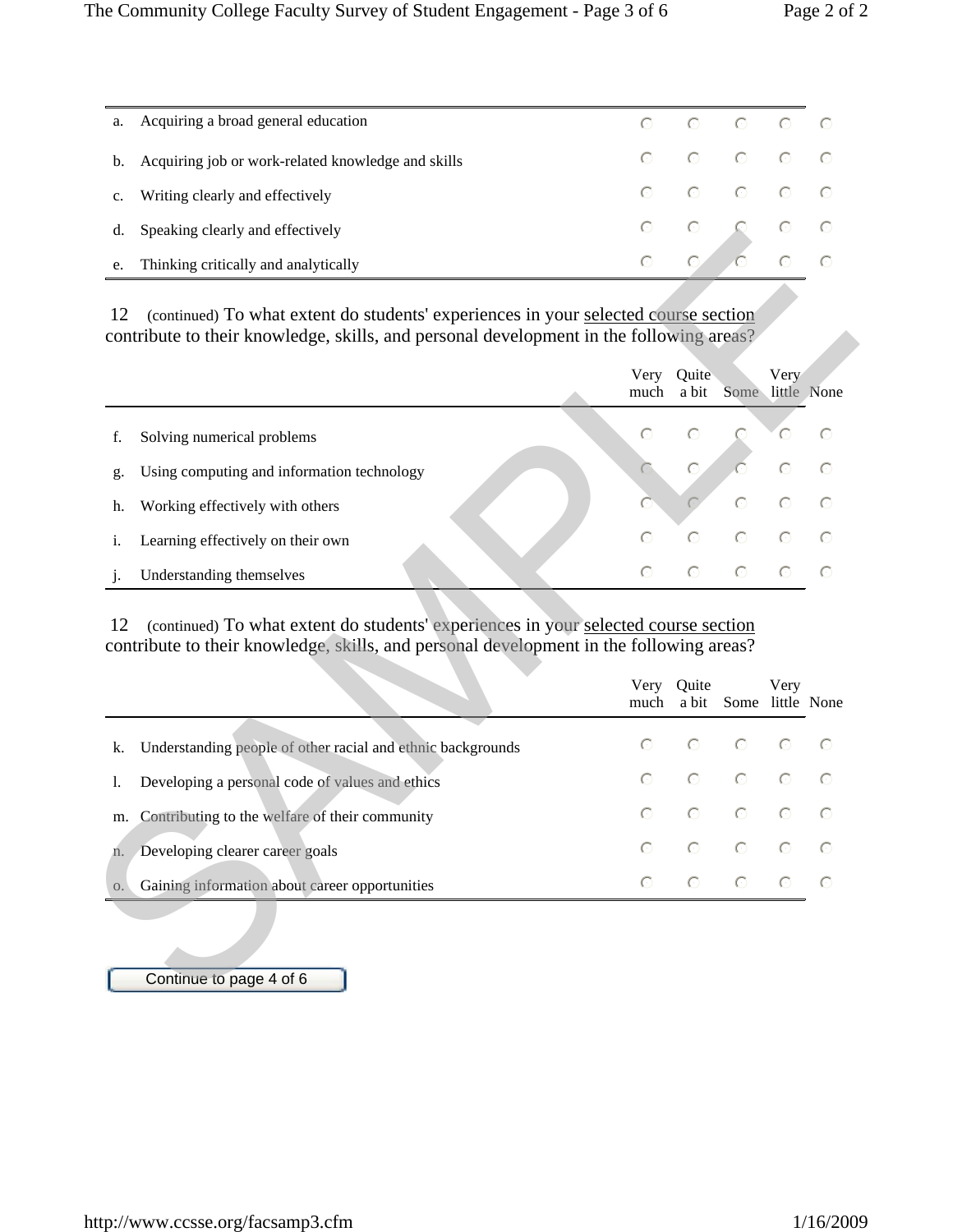|       | OFTEN you refer students to the following services, (2) HOW MUCH you incorporate the<br>use of these services into your selected course section, and (3) HOW IMPORTANT you<br>believe the services are to students at this college. |           |                              |                    |                    |
|-------|-------------------------------------------------------------------------------------------------------------------------------------------------------------------------------------------------------------------------------------|-----------|------------------------------|--------------------|--------------------|
|       | Part One: How often do you refer students to the following services?                                                                                                                                                                |           |                              |                    |                    |
|       |                                                                                                                                                                                                                                     |           | <b>FREQUENCY OF REFERRAL</b> |                    |                    |
|       |                                                                                                                                                                                                                                     | Often     | Sometimes                    | Rarely or<br>Never | Don't<br>know/N.A. |
| a.    | Academic advising/planning                                                                                                                                                                                                          |           |                              |                    | $\odot$            |
| b.    | Career counseling                                                                                                                                                                                                                   | ∩         | $\subset$                    | $\bigcap$          | $\odot$            |
| c.    | Job placement assistance                                                                                                                                                                                                            |           |                              | $\subset$          | $\bigcap$          |
| d.    | Peer or other tutoring                                                                                                                                                                                                              |           |                              | $\odot$            | $\odot$            |
| e.    | Skill labs (writing, math, etc.)                                                                                                                                                                                                    |           | $\subset$                    | $\bigcap$          | $\odot$            |
| f.    | Child care                                                                                                                                                                                                                          |           |                              | $\subset$          | $\subset$          |
| g.    | Financial aid advising                                                                                                                                                                                                              | $\subset$ | ◯                            | ∩                  | $\odot$            |
| h.    | Computer lab                                                                                                                                                                                                                        | ◯         | ∩                            | ⊙                  | $\odot$            |
| i.    | Student organizations                                                                                                                                                                                                               | $\subset$ | $\subset$                    | $\subset$          | $\subset$          |
| $j$ . | Transfer credit assistance                                                                                                                                                                                                          | ⊙         | $\subset$                    | ⊙                  | $\odot$            |
| k.    | Services to students with disabilities                                                                                                                                                                                              | $\subset$ | $\subset$                    | $\bigcap$          | $\bigcap$          |
|       | 13 (continued)                                                                                                                                                                                                                      |           |                              |                    |                    |

#### **FREQUENCY OF REFERRAL**

#### **USE IN COURSE SECTION**

|    |                            | Often | Sometimes | Rarely or<br>Never | N.A. |
|----|----------------------------|-------|-----------|--------------------|------|
| a. | Academic advising/planning |       |           |                    |      |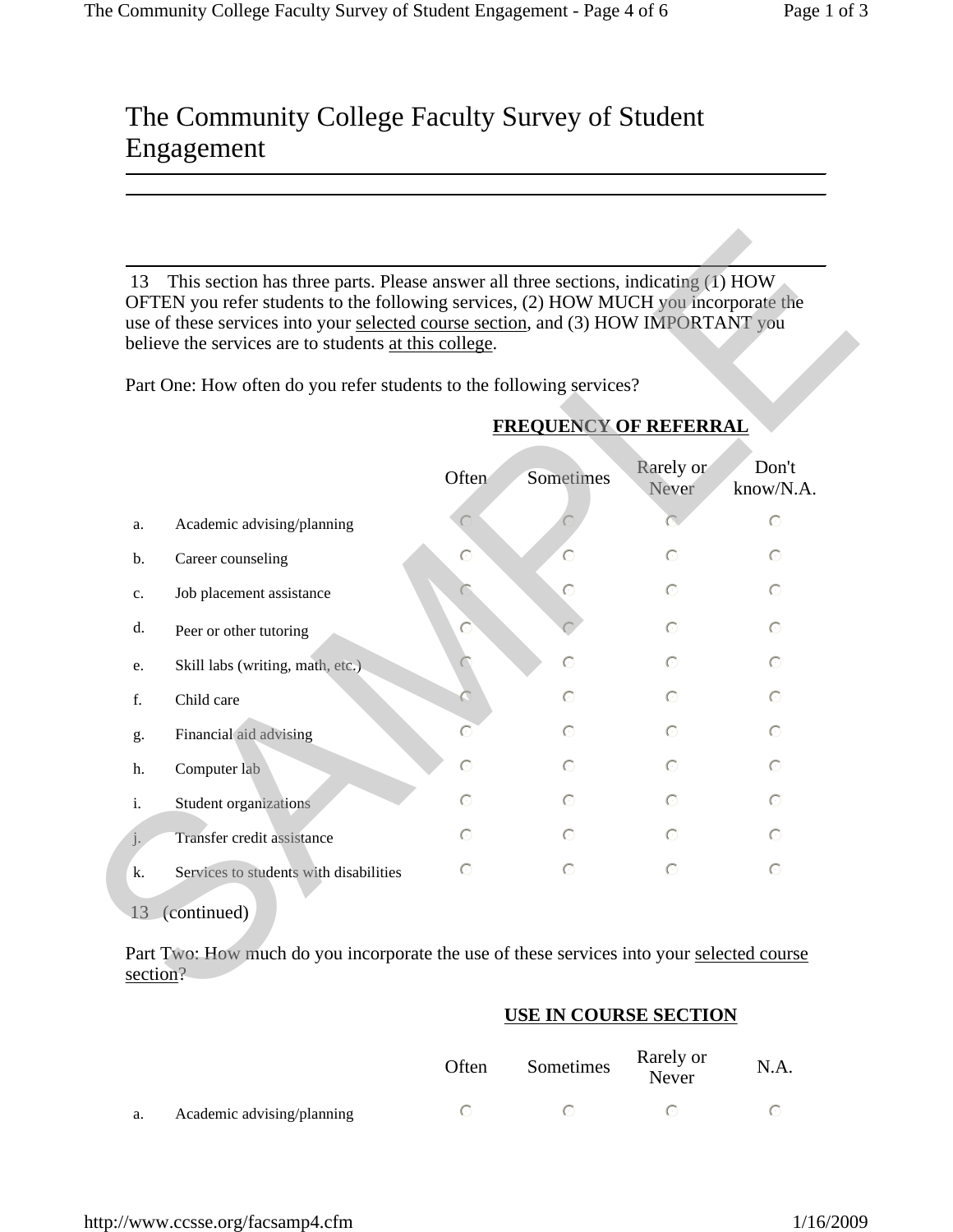| $\mathbf b$ . | Career counseling                      | $\circ$ | $\bigcap$ | $\circ$ | $\odot$ |  |
|---------------|----------------------------------------|---------|-----------|---------|---------|--|
| $C_{\star}$   | Job placement assistance               | $\odot$ | $\circ$   | $\circ$ | $\odot$ |  |
| d.            | Peer or other tutoring                 | $\odot$ | $\odot$   | $\odot$ | $\odot$ |  |
| e.            | Skill labs (writing, math, etc.)       | $\odot$ | $\odot$   | $\odot$ | $\odot$ |  |
| f.            | Child care                             | $\circ$ | $\circ$   | $\odot$ | $\circ$ |  |
| g.            | Financial aid advising                 | $\odot$ | $\circ$   |         |         |  |
| h.            | Computer lab                           | $\circ$ | $\bigcap$ |         | $\circ$ |  |
| i.            | Student organizations                  | $\odot$ | $\odot$   | $\circ$ | $\circ$ |  |
| j.            | Transfer credit assistance             | $\odot$ |           | $\circ$ | C       |  |
| k.            | Services to students with disabilities | $\circ$ | $\circ$   | $\circ$ |         |  |
| 13            | (continued)                            |         |           |         |         |  |

| e.             | Skill labs (writing, math, etc.)                                                         | O          | C         |                               | €          |  |
|----------------|------------------------------------------------------------------------------------------|------------|-----------|-------------------------------|------------|--|
| f.             | Child care                                                                               | $\bigcirc$ | $\odot$   | $\subset$                     |            |  |
| g.             | Financial aid advising                                                                   | $\odot$    | $\bigcap$ |                               |            |  |
| h.             | Computer lab                                                                             | $\bigcirc$ | $\bigcap$ |                               | C          |  |
| i.             | Student organizations                                                                    | $\odot$    | O         | $\odot$                       | $\odot$    |  |
| j.             | Transfer credit assistance                                                               | $\odot$    |           | $\circ$                       |            |  |
| k.             | Services to students with disabilities                                                   | $\odot$    | $\subset$ | $\circ$                       | C          |  |
| 13             | (continued)                                                                              |            |           |                               |            |  |
|                | Part Three: How important do you believe these services are to students at this college? |            |           |                               |            |  |
|                |                                                                                          |            |           | <b>IMPORTANCE TO STUDENTS</b> |            |  |
|                |                                                                                          |            | Very      | Somewhat                      | Not at all |  |
| a.             | Academic advising/planning                                                               |            | $\circ$   | $\circ$                       | $\circ$    |  |
| b.             | Career counseling                                                                        |            |           | $\circ$                       | $\circ$    |  |
| $\mathbf{c}$ . | Job placement assistance                                                                 |            | $\circ$   | $\odot$                       | $\bigcirc$ |  |
| d.             | Peer or other tutoring                                                                   |            | $\circ$   | $\odot$                       | $\circ$    |  |
| e.             | Skill labs (writing, math, etc.)                                                         |            | $\odot$   | $\bigcirc$                    | $\odot$    |  |
| f.             | Child care                                                                               |            | $\odot$   | $\odot$                       | $\odot$    |  |
| g.             | Financial aid advising                                                                   |            | $\odot$   | $\odot$                       | $\odot$    |  |
| h.             | Computer lab                                                                             |            | $\odot$   | $\odot$                       | $\odot$    |  |
| i.             | Student organizations                                                                    |            | $\odot$   | $\odot$                       | $\odot$    |  |
| j.             | Transfer credit assistance                                                               |            | $\odot$   | $\bigcirc$                    | $\circ$    |  |
| k.             |                                                                                          |            | $\bigcap$ | $\bigcirc$                    | $\bigcap$  |  |

 14 How likely is it that the following issues would cause students to withdraw from class or from this college? (*Please respond to each item*)

| Very   |        | Somewhat | <b>Not</b> |
|--------|--------|----------|------------|
| likely | Likely | likely   | likely     |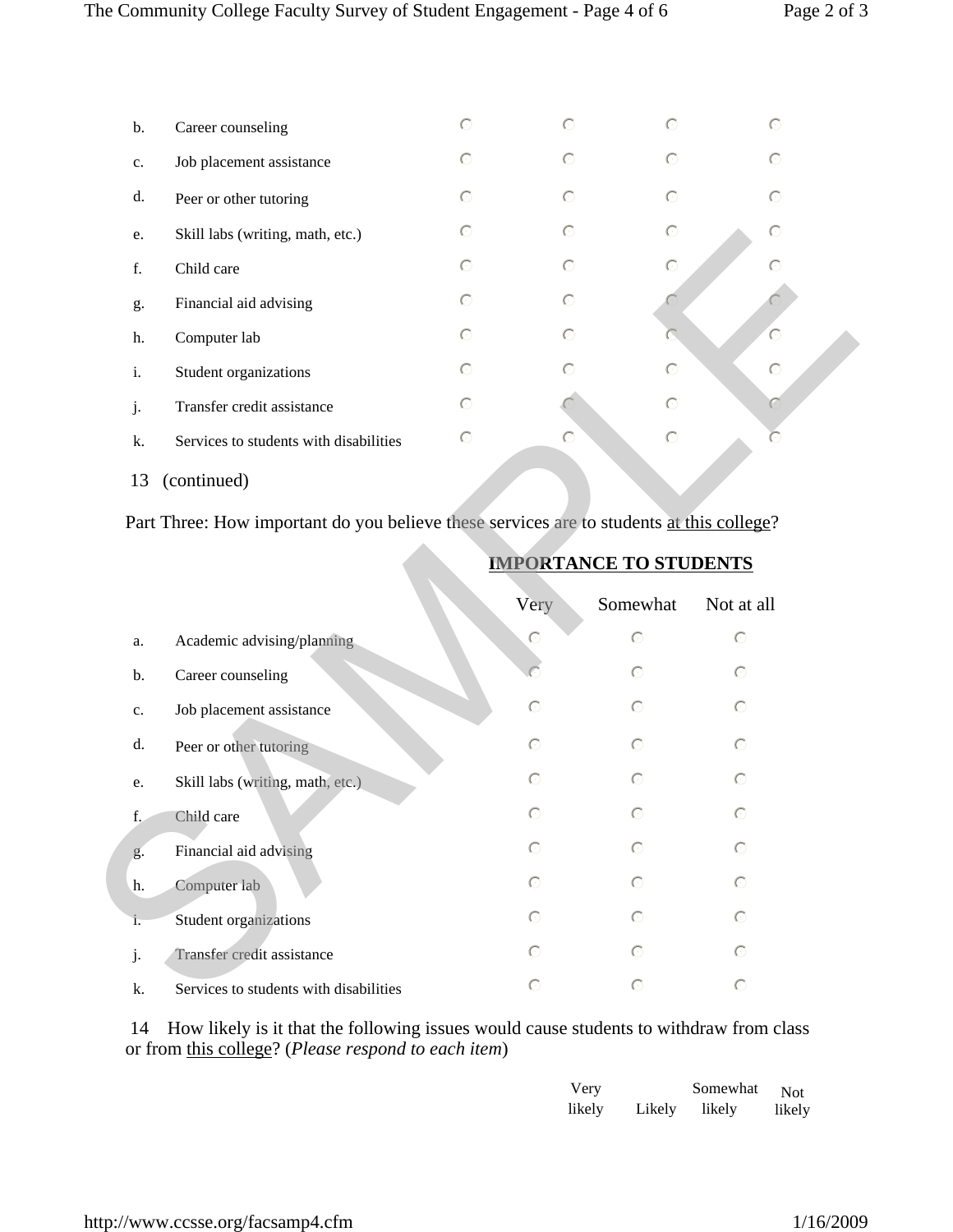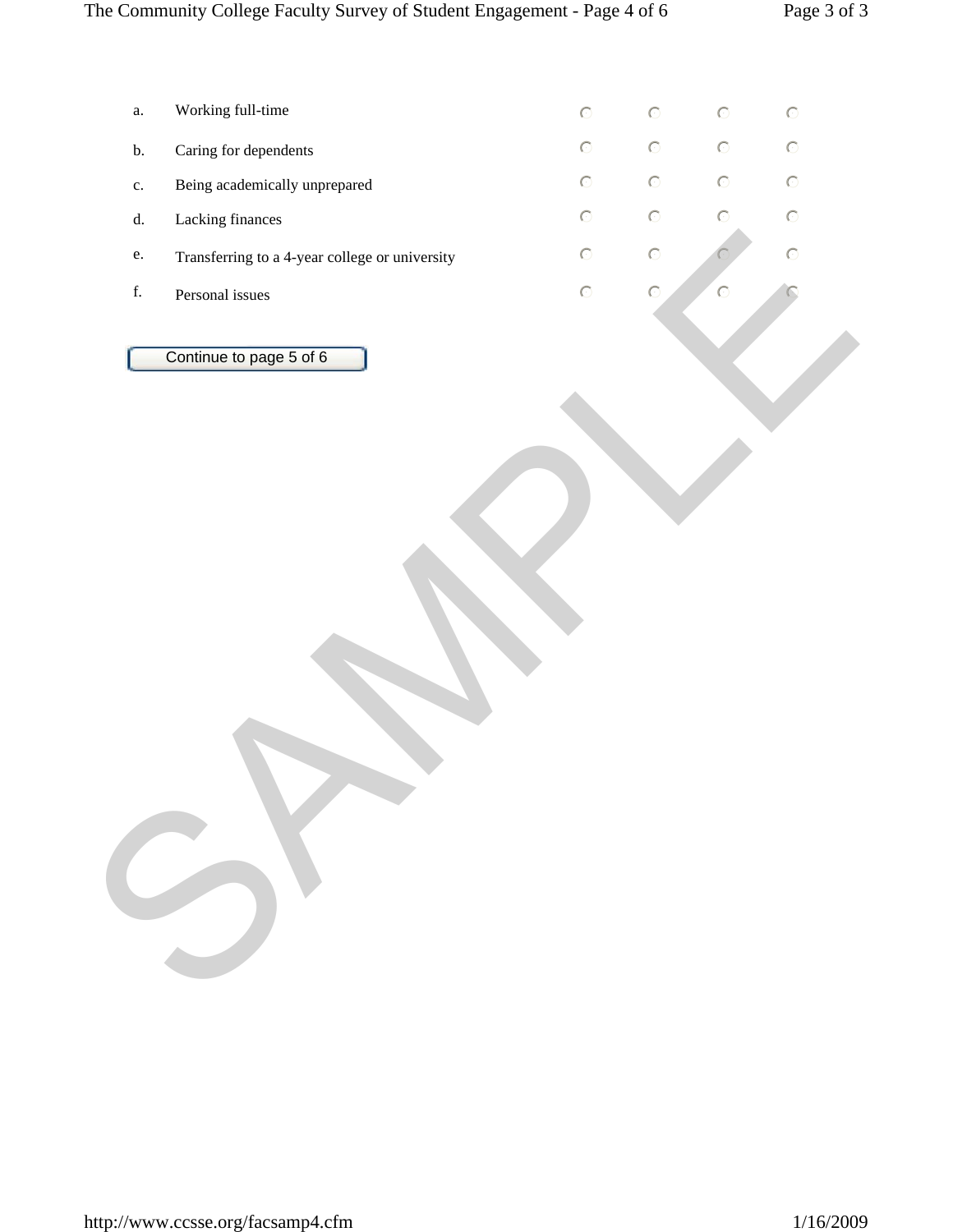|    |                                                                                                                                                          | $\mathbf{0}$ | $1 - 4$   | $5 - 8$   | $9 - 12$  | $13 - 16$  | $17 - 20$ | $21 - 30$ | $31+$     |
|----|----------------------------------------------------------------------------------------------------------------------------------------------------------|--------------|-----------|-----------|-----------|------------|-----------|-----------|-----------|
| a. | Teaching students in class                                                                                                                               | $\odot$      | $\bigcap$ | $\odot$   | $\odot$   | $\bigcirc$ |           | $\circ$   |           |
| b. | Grading papers                                                                                                                                           | $\bigcap$    | $\bigcap$ | $\bigcap$ | C         | $\bigcirc$ | $\odot$   | $\subset$ | C         |
| c. | Giving other forms of written and oral<br>feedback to students                                                                                           | $\bigcirc$   | $\bigcap$ | $\odot$   | $\bigcap$ |            | $\circ$   | $\odot$   | $\bigcap$ |
| d. | Preparing for class                                                                                                                                      | $\bigcirc$   | $\odot$   |           |           |            | O         | $\odot$   | $\bigcap$ |
| e. | Reflecting and working on ways to<br>improve my teaching                                                                                                 | $\bigcap$    | $\bigcap$ | $\odot$   |           | $\circ$    | ∩         | $\odot$   | $\bigcap$ |
| f. | Research and scholarly activities                                                                                                                        | O            |           |           |           | $\odot$    | $\odot$   | $\odot$   | $\odot$   |
| g. | Working with honors' projects                                                                                                                            | ⊙            |           | $\bigcap$ | $\odot$   | $\odot$    | $\bigcap$ | $\odot$   | $\bigcap$ |
| h. | Advising students                                                                                                                                        | $\circ$      |           | С.        |           | $\odot$    | $\odot$   | $\odot$   | $\odot$   |
| i. | Supervising internships or other field<br>experiences                                                                                                    |              | $\circ$   | $\bigcap$ | $\odot$   | $\bigcirc$ | $\odot$   | $\odot$   | $\odot$   |
| j. | Working with students on activities<br>other than course work (committees,<br>organizations, student life activities,<br>orientation, intramurals, etc.) |              | ∩         |           | $\odot$   | $\bigcap$  | $\odot$   | $\bigcap$ | $\odot$   |
| k. | Other interactions with students outside<br>the classroom                                                                                                |              | C         | $\odot$   | $\odot$   | $\odot$    | $\odot$   | $\odot$   | $\subset$ |
| 1. | Conducting service activities                                                                                                                            | $\subset$    | $\odot$   | $\circ$   | $\odot$   | $\odot$    | $\odot$   | $\odot$   | $\bigcap$ |
| m. | Coordination and/or administrative<br>activities                                                                                                         | ⊙            | $\bigcap$ | $\bigcap$ | $\odot$   | $\odot$    | $\odot$   | $\bigcap$ | $\odot$   |
| n. | Participating on college committees or<br>task forces                                                                                                    | $\subset$    | $\odot$   | $\odot$   | $\odot$   | $\odot$    | $\bigcap$ | $\odot$   | $\bigcap$ |
| о. | Mentoring other faculty                                                                                                                                  | $\bigcap$    | $\odot$   | $\odot$   | $\odot$   | $\odot$    | $\bigcap$ | $\odot$   | $\odot$   |

#### 16 In your selected course section, on average, what percentage of class time is spent on the following?

|            | 0% | 1 to 10 to 20 to 30 to 40 to 50 to 75 to<br>9% 19% 29% 39% 49% 74% 100% |  |  |  |
|------------|----|-------------------------------------------------------------------------|--|--|--|
| a. Lecture |    |                                                                         |  |  |  |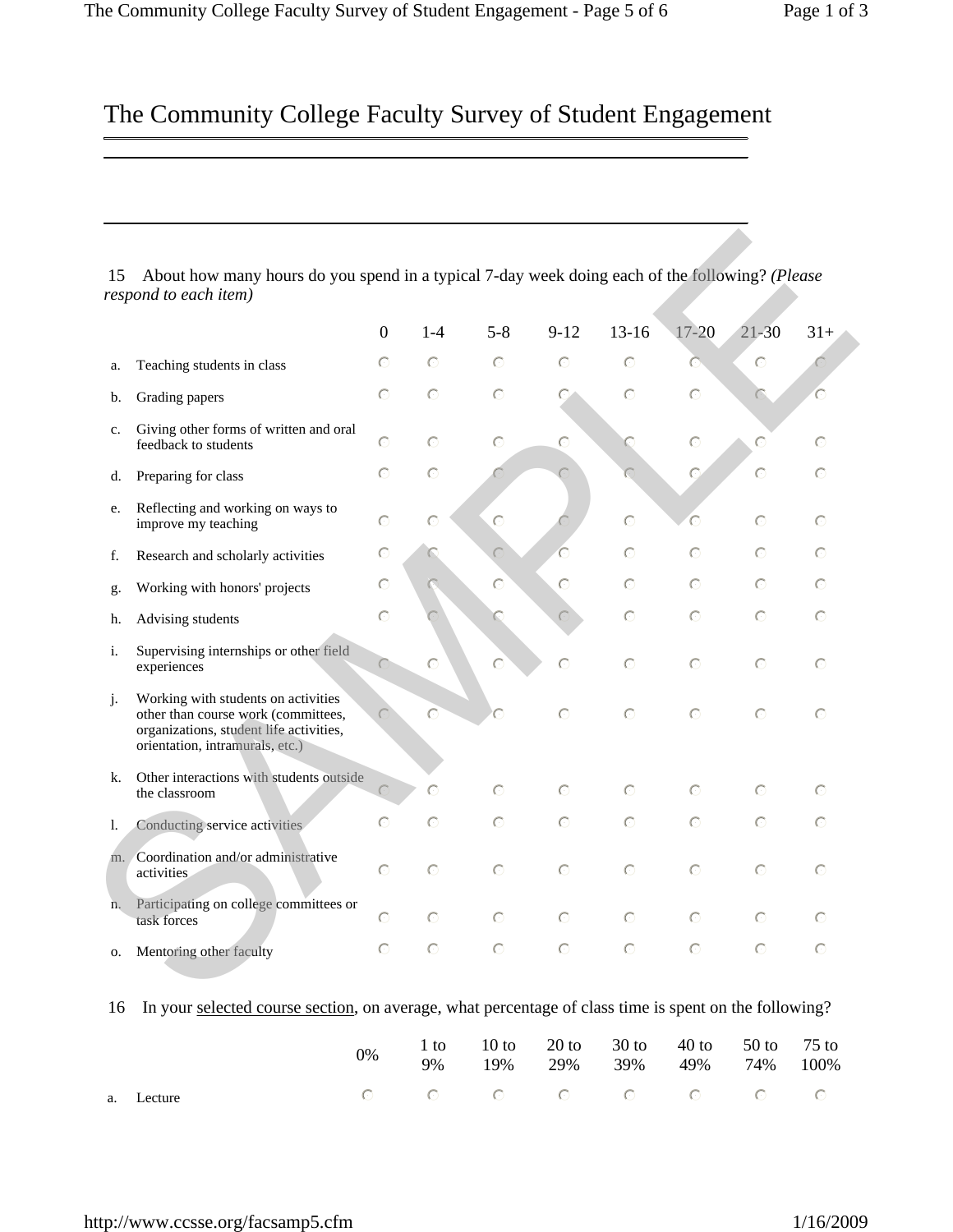| b.      | Teacher-led discussion                                                                                                                                                    | $\odot$ | $\odot$ | $\odot$    | $\odot$ | $\bigcirc$ | $\odot$ | $\odot$   | C          |
|---------|---------------------------------------------------------------------------------------------------------------------------------------------------------------------------|---------|---------|------------|---------|------------|---------|-----------|------------|
| c.      | Teacher-student shared<br>responsibility (seminar, discussion,<br>$etc.$ )                                                                                                | $\odot$ | $\circ$ | $\circ$    | $\circ$ | $\circ$    | $\circ$ | $\circ$   | $\odot$    |
| d.      | Student computer use                                                                                                                                                      | $\odot$ | $\odot$ | $\circ$    | $\circ$ | $\odot$    | $\circ$ | $\odot$   | $\odot$    |
| e.      | Small group activities                                                                                                                                                    | $\odot$ | $\odot$ | $\odot$    | $\circ$ | $\odot$    | $\odot$ |           | $\odot$    |
| f.      | Student presentations                                                                                                                                                     | $\odot$ | $\odot$ | $\odot$    | $\circ$ | $\circ$    |         | $\odot$   | $\subset$  |
| g.      | In-class writing                                                                                                                                                          | $\circ$ | $\odot$ | $\bigcirc$ | $\circ$ | $\circ$    |         |           | $\odot$    |
| h.      | Testing and evaluation                                                                                                                                                    | $\circ$ | $\circ$ | $\circ$    | $\circ$ | $\circ$    |         |           | $\bigcirc$ |
| i.      | Performances in applied and fine<br>arts (dance, drama, music)                                                                                                            | $\circ$ | $\circ$ | $\circ$    | $\circ$ | $\circ$    | $\odot$ |           |            |
| j.      | Experiential (labs, field work, art<br>exhibits, clinical placements,<br>internships)                                                                                     | $\circ$ | $\odot$ | $\circ$    |         | $\circ$    | $\odot$ |           | C          |
| k.      | Hands-on practice                                                                                                                                                         | $\odot$ | $\circ$ |            |         |            |         | $\bigcap$ | $\bigcap$  |
| 18      | Full-time faculty<br>What is the total number of credit hours you are scheduled to teach during the current academic year<br>(including summer sessions) at this college? |         |         |            |         |            |         |           |            |
| $\odot$ | 1 to 3 hours                                                                                                                                                              |         |         |            |         |            |         |           |            |
| O       | 4 to 6 hours                                                                                                                                                              |         |         |            |         |            |         |           |            |
| O       | 7 to 9 hours                                                                                                                                                              |         |         |            |         |            |         |           |            |
| $\circ$ | 10 to 12 hours                                                                                                                                                            |         |         |            |         |            |         |           |            |
| $\odot$ | 13 to 15 hours                                                                                                                                                            |         |         |            |         |            |         |           |            |
|         |                                                                                                                                                                           |         |         |            |         |            |         |           |            |
|         | 16 to 18 hours                                                                                                                                                            |         |         |            |         |            |         |           |            |
|         | 19 to 21 hours                                                                                                                                                            |         |         |            |         |            |         |           |            |
| $\circ$ | 22 to 24 hours                                                                                                                                                            |         |         |            |         |            |         |           |            |
| $\circ$ | 25 to 27 hours                                                                                                                                                            |         |         |            |         |            |         |           |            |

- $\odot$ 1 to 3 hours
- $\degree$  4 to 6 hours
- $\odot$ 7 to 9 hours
- $\degree$  10 to 12 hours
- $\odot$ 13 to 15 hours
- $\odot$ 16 to 18 hours

- $\odot$ 19 to 21 hours
- $\degree$  22 to 24 hours
- $\odot$ 25 to 27 hours
- $\odot$ 28 to 30 hours
- $\odot$  More than 30 hours

 19 During the current academic year, which of the following are part of your teaching role at this college? (*Mark all that apply*)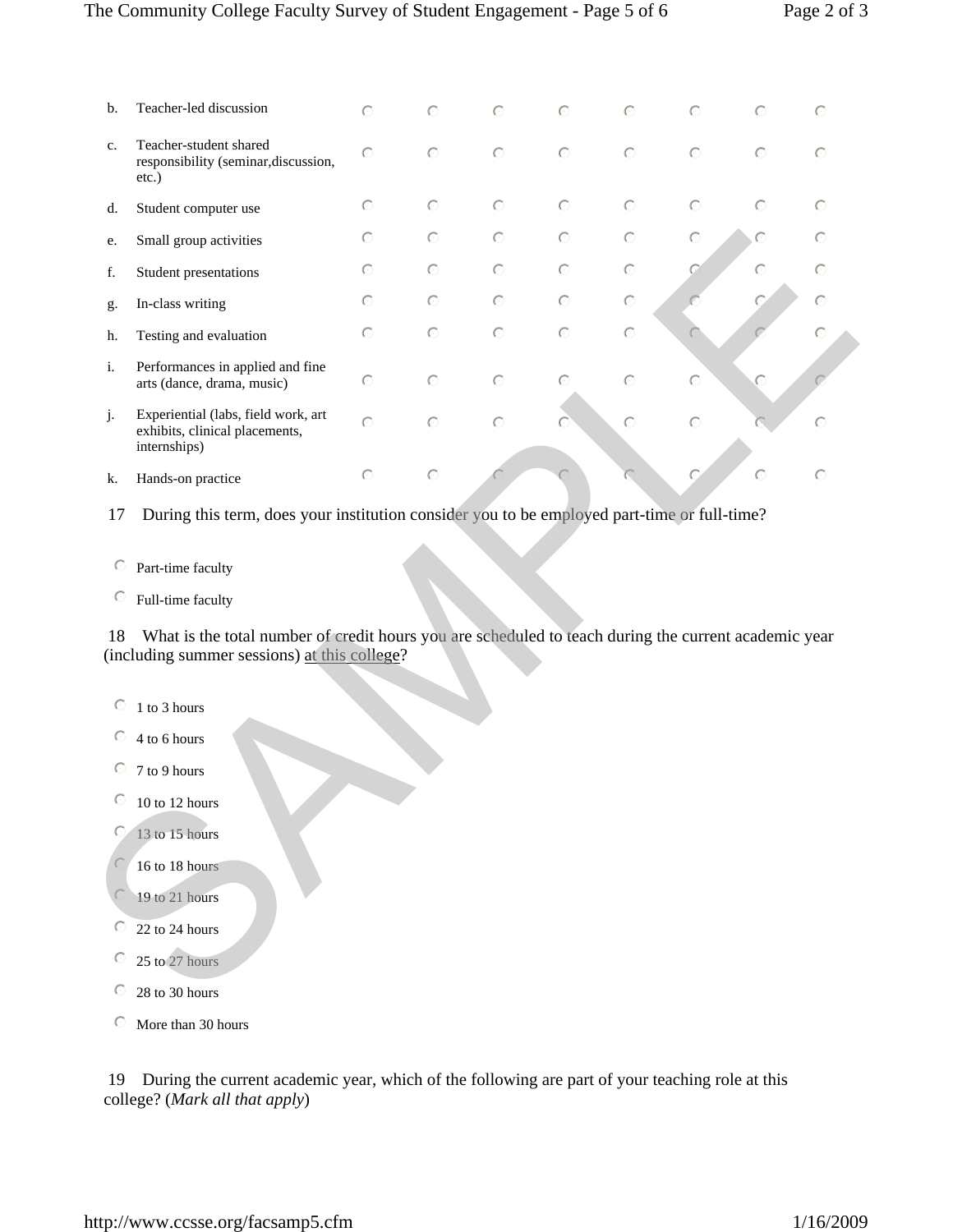$\Box$  Team teaching

 $\Box$ Linked courses

 $\Box$ Learning community

 $\Box$ Capstone course (culminating a program or integrating a series of courses)

 $\Box$ Academic advising

 $\Box$ Clinical or other field supervision of student work

 $\Box$ Distance learning course

 $\Box$ Service learning (community service) incorporated into course(s) The China de coher lied supervision of stadent work<br>
The Same Leming community vervice) incorporated into council)<br>
The Same Leming community vervice) incorporated into council)<br>
The Continue to page is of is<br>
Continue to

 $\Box$ Independent study

Continue to page 6 of 6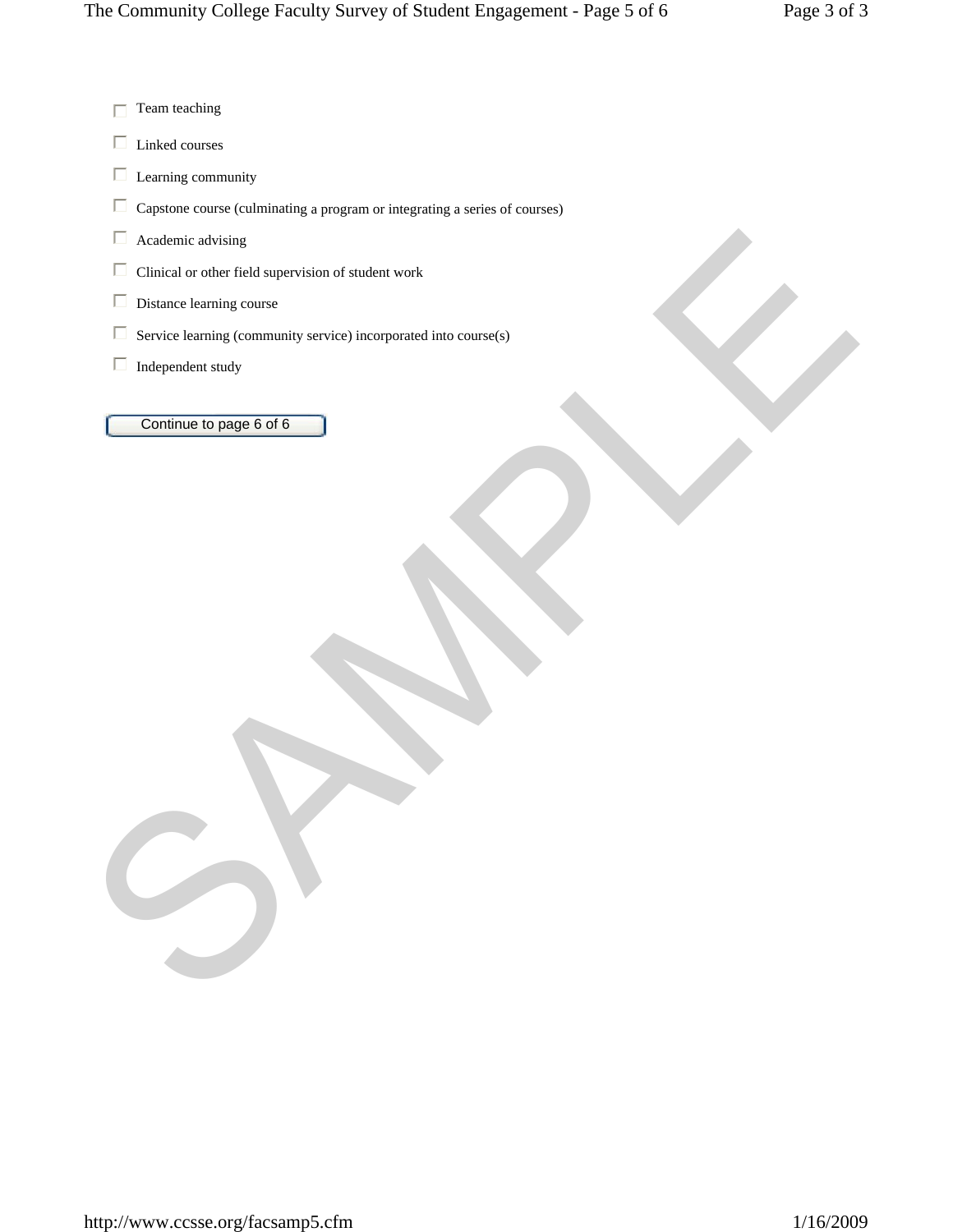20 Which of the following best describes your academic rank, title, or current position? (*Mark only one*) 20 Which of the following best describes your academic rank, title, or cerrent position? (Mark<br>
conty ome)<br>
C Professor<br>
C Assistant Professor<br>
C Assistant Professor<br>
C Assistant Professor<br>
C Assistant Professor<br>
C Lectur

- $\odot$  Professor
- $\odot$  Associate Professor
- $\circ$  Assistant Professor
- $\odot$  Instructor
- $\odot$  Lecturer
- $\odot$  Other
- 21 What is your current tenure status? (*Mark only one*)
	- $\circ$  Tenured
	- $\odot$  On tenure track but not tenured
	- $\odot$  Not on tenure track, although this institution has a tenure system
	- $\odot$  No tenure system at this institution

 22 How many years of teaching experience do you have in any college/university, not including graduate teaching assistant positions?

- $\odot$  40 years or more
- $\degree$  30 to 39 years
- $\odot$  20 to 29 years
- $10$  to  $19$  years
- 5 to 9 years
- $\bigcirc$  1 to 4 years
- **C** First-year teacher
- 23 What is the highest degree you have earned?
- $\degree$  First professional degree (e.g., M.D., D.D.S., J.D., D.V.M.)
- $\odot$  Doctoral degree (e.g., Ph.D., Ed.D.)
- $\odot$  Master's degree
- $\odot$  Bachelor's degree
- $\odot$  Associate degree
- $\odot$  Other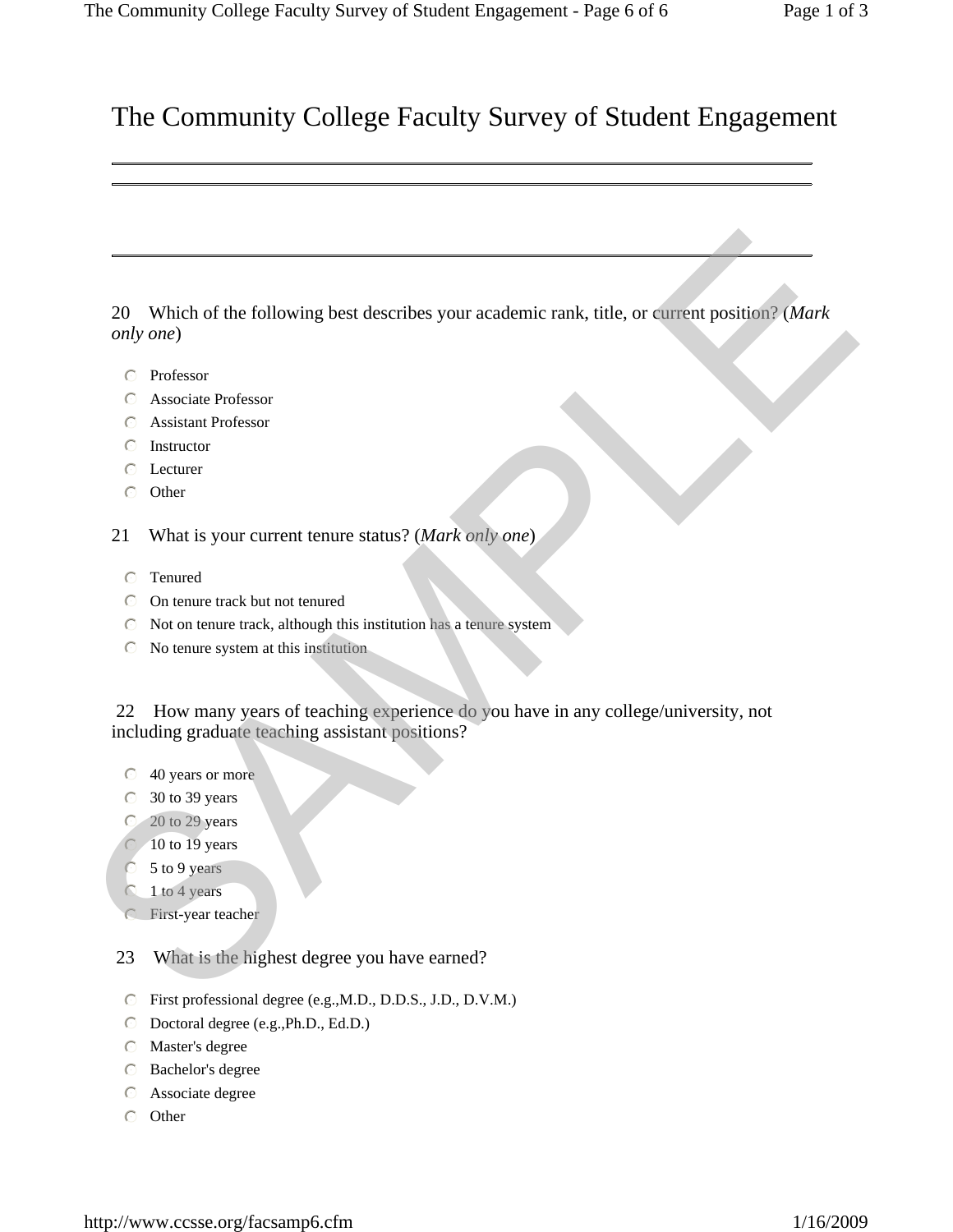24 What is your age group?

- $\degree$  22 to 24
- $\degree$  25 to 29
- $\degree$  30 to 39
- $\degree$  40 to 49
- $\degree$  50 to 64
- $\odot$  65+
- 25 What is your gender?
- $\odot$  Male  $\odot$  Female
- 26 What is your citizenship status?
- $\odot$  United States citizen, native
- $\odot$  United States citizen, naturalized
- $\degree$  Permanent resident of the United States (immigrant visa)
- $\degree$  Temporary resident of the United States (non-immigrant visa)
- 27 What is your racial or ethnic identification? *(Mark only one)* C 40 to 49<br>
S 10 to 64<br>
25 What is your gender?<br>
C K-<br>
25 What is your citizenship status?<br>
C United States citizen, nature<br>
C United States citizen, naturalized<br>
C Permement resident of the United States (interior state)
	- $\degree$  American Indian or other Native American
	- $\odot$ Asian, Asian American or Pacific Islander
	- $\odot$ Native Hawaiian
	- $\odot$ Black or African American, Non-Hispanic
	- $\odot$ White, Non-Hispanic
	- $\odot$ Hispanic, Latino, Spanish
	- $\mathbb{C}$ í Other
	- 28 Where are you employed outside of this college?
	- $\Box$ I Self-employed
	- $\Box$ Other college(s) in teaching position
	- $\Box$ Other college(s) in non-teaching position
	- $\Box$  Full-time non-academic position
	- $\Box$  Part-time non-academic position
	- $\Box$ Work related to my teaching field at this college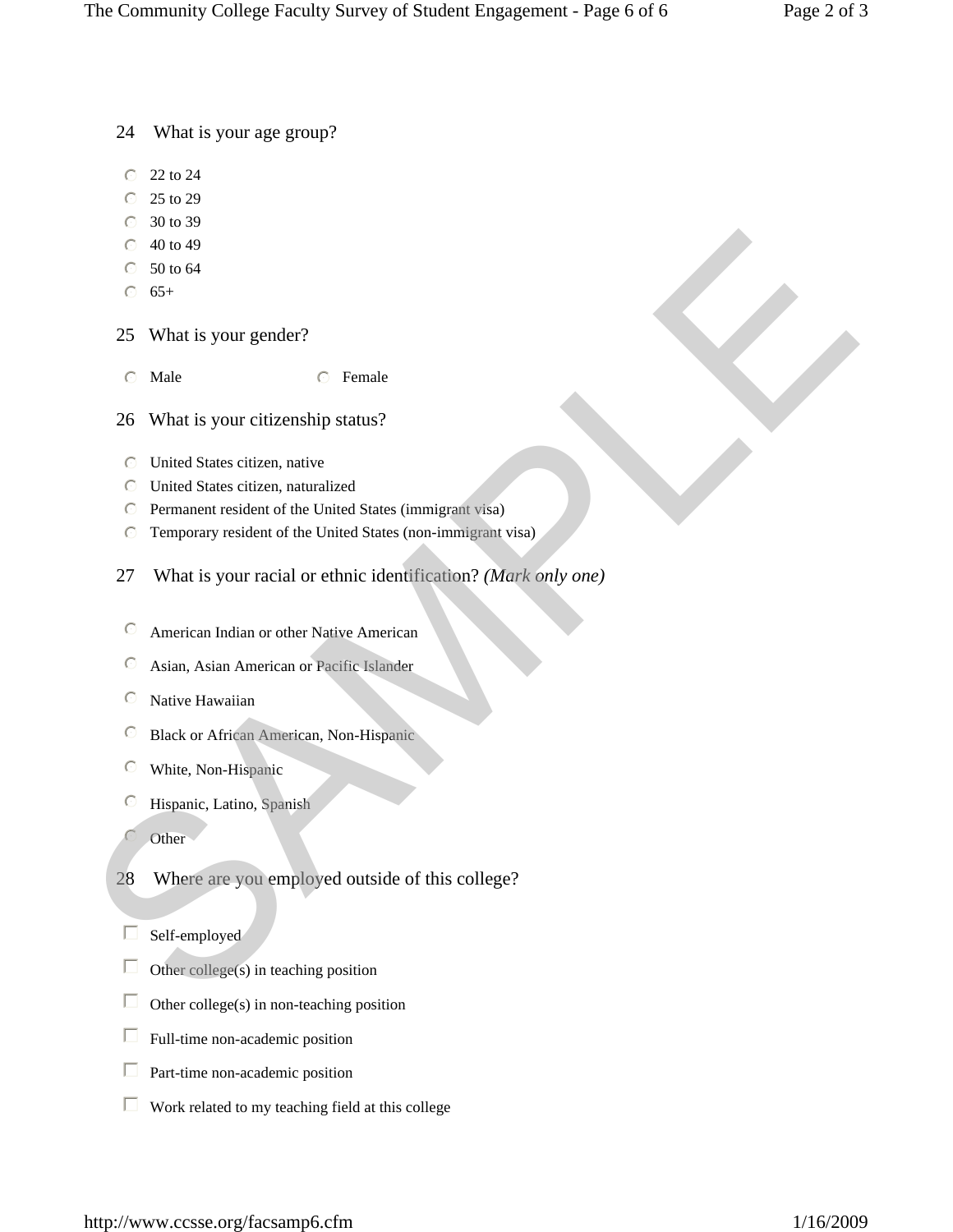- $\Box$ Not employed elsewhere
- 29 Using the list provided, please enter the code that best corresponds to your teaching area.

#### Click here to see list

- 30 Please share your general comments regarding this survey in the box below.
- 31 Please share any specific recommendations for changes to this survey in the box below. SO Please share your general comments regarding this survey in the box below.<br>
SAMPLE and share any specific recommendations for changes to this survey in the box below.<br>
Thank you for sharing your views<br>
Click here to Fin

Thank you for sharing your views.

Click here to Finish